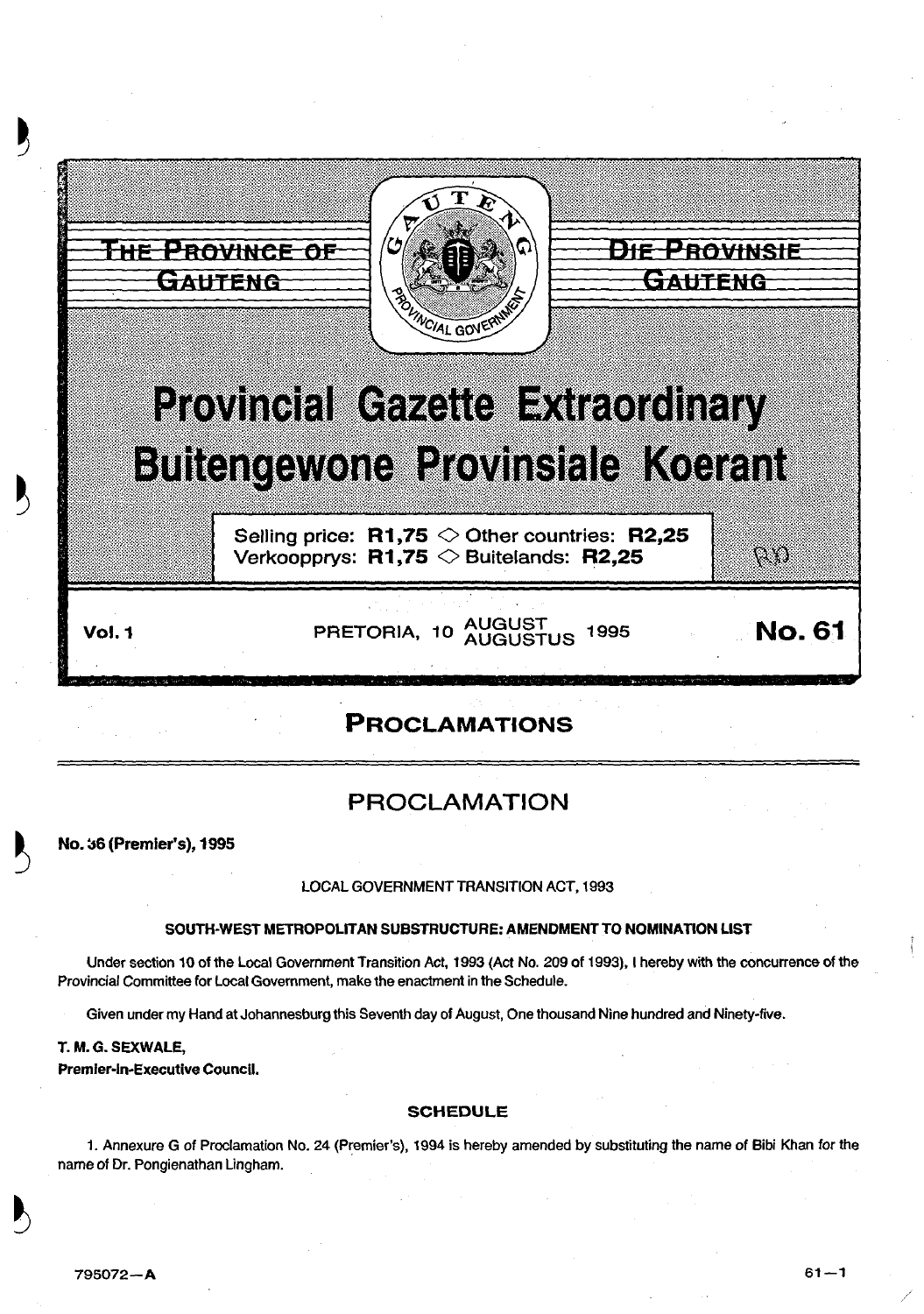## PROCLAMATION

#### No. 37 (Premier's), 1995

#### LOCAL GOVERNMENT TRANSITION ACT, 1993 (ACT No 209 OF 1993}

#### A SUBSTRUCTURE OF THE GREATER JOHANNESBURG TRANSITIONAL METROPOLITAN COUNCIL: FILLING OF VACANCY

Under section 10 of the Local Government Transition Act, 1993 (Act No. 209 of 1993), I hereby with the concurrence of the Provincial Committee for Local Government, make the enactment in the Schedule.

Given under my Hand at Johannesburg this Seventh day of August, One thousand Nine hundred and Ninety-five.

### T. M.G. SEXWALE,

Premier-in-Executive Council.

#### SCHEDULE

1. The person whose name appears in column A is hereby appointed as a member of the Western Transitional Metropolitan Substructure a substructure of the Greater Johannesburg Transitional Metropolitan Council to fill the vacancy caused by the resignation of the person mentioned in column Band who was appointed in terms of Premier's Proclamation No. 24 of 1994.

**COLUMN A** 

**COLUMN B** 

Hamilton Makadema

Lucky Moeketsi

## PROCLAMATION

No. 38'(Premler's), 1995

#### LOCAL GOVERNMENT TRANSITION ACT, 1993

#### CITY COUNCIL OF GREATER BENONI: AMENDMENT OF PROCLAMATION

Under section 10 of the Local Government Transition Act, 1993 (Act No. 209 of 1993), I hereby with the concurrence of the Provincial Committee for Local Government, make the enactment in the Schedule.

Given under my Hand at Johannesburg this Seventh day of August, One thousand Nine hundred and Ninety-five.

#### T. M.G. SEXWALE,

Premier-in-Executive Council.

#### SCHEDULE

1. Proclamation (Premier's) No. 33 of 1994 is hereby amended by the addition of the following under Statutory Component in AnnexureB:

"Democratic Party OlevTaim Sam Grolman".

## PROCLAMATION

No. 39 (Premier's), 1995

#### LOCAL GOVERNMENT TRANSITION ACT, 1993

#### AMENDMENT OF PREMIER'S PROCLAMATION No. 24 OF 1994

Under section 10 of the Local Government Transition Act, 1993 (Act No. 209 of 1993), I hereby with the concurrence of the Provincial Committee for Local Government, make the enactment in the Schedule.

Given under my Hand at Johannesburg this Seventh day of August, One thousand Nine hundred and Ninety-five.

T. M. G. SEXWALE,

Premier-in-Executive Council.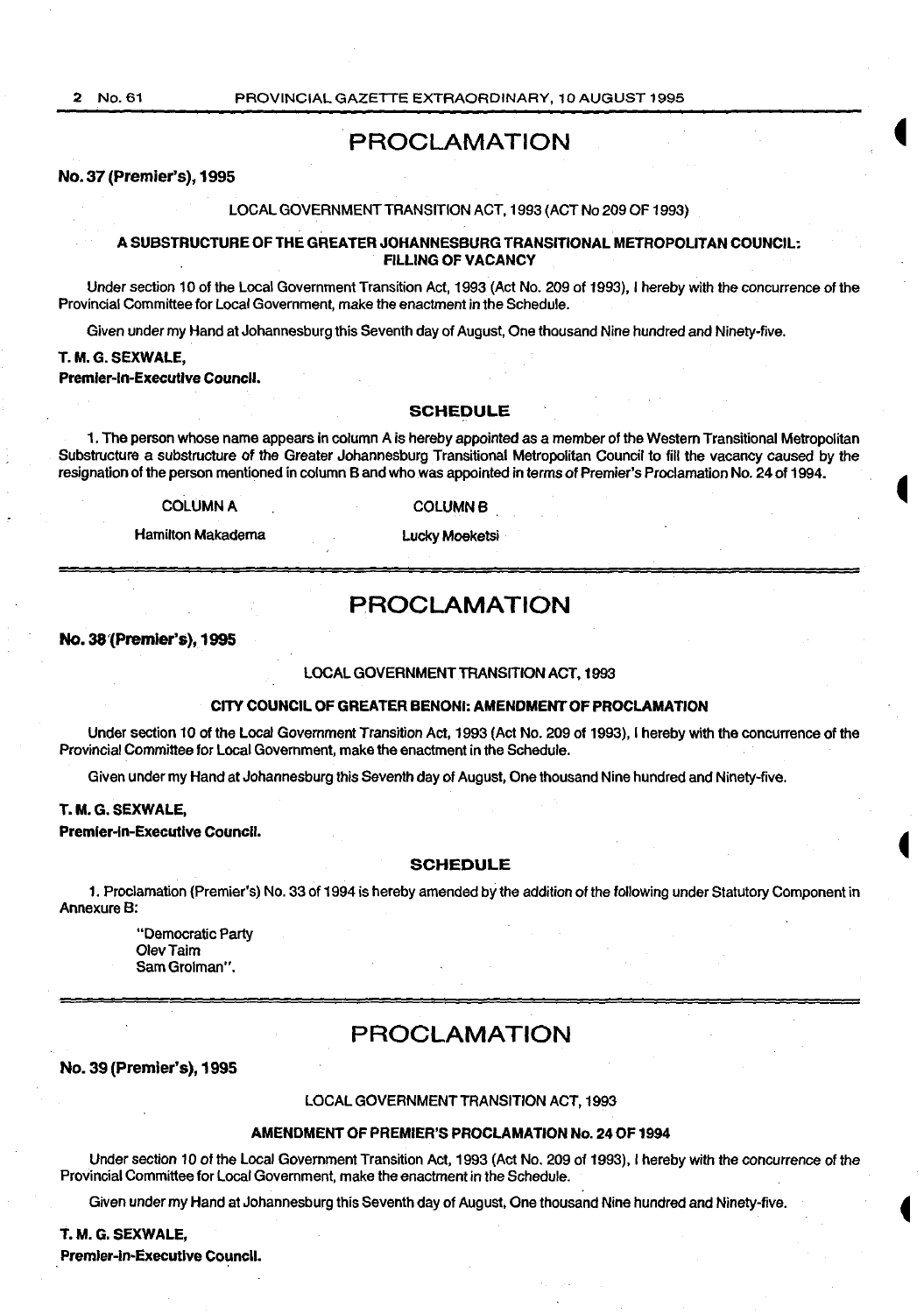## **SCHEDULE**

1. Proclamation No. 24 (Premier's}, 1994 is hereby amended by substituting the following where it appears under PAC in Annexure J:

"Sefolo, Lucky Alexandra Township Mantsho, Jacob Alexandra Township"

for the following:

"Sadiki, Jonathan Borias, Enock · Moeketsi, Hezekiel"

and by the addition of the following under Non-Statutory Component in Annexure L:

"PAC Sefolo, Lucky Mantsho, Jacob".